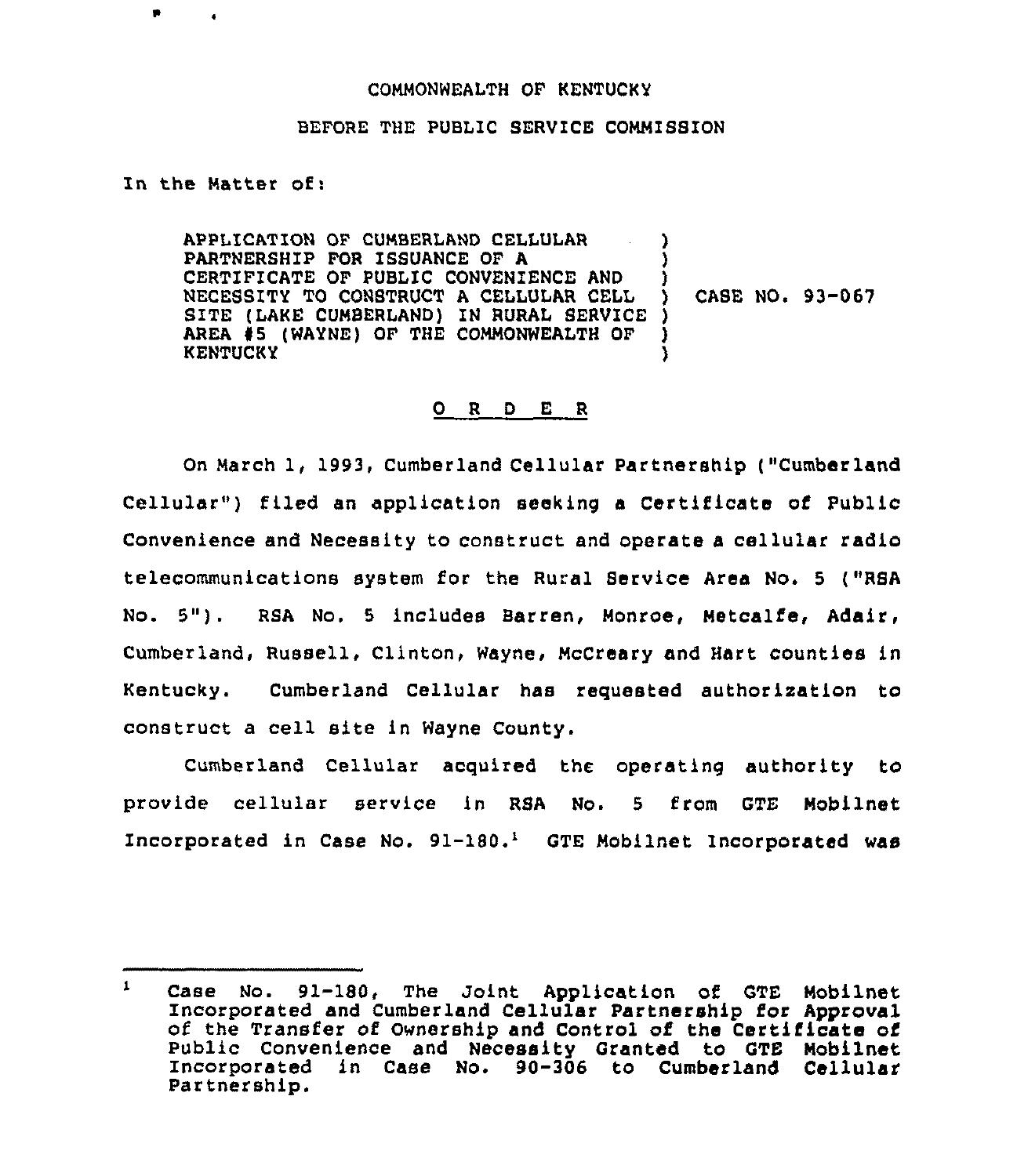granted authority to operate a cellular radio telecommunications system in RSA No. 5 in Case No.  $90-306$ . $^2$ 

 $\bullet$ 

The proposed repeater cell site consists of a 400-foot or less guyed antenna tower to be located on Route 3, Box 217AA, Monticello, Kentucky ("the Lake Cumberland cell site"). The coordinates for the Lake Cumberland Cell site are North Latitude 36° 53' 50" by West Longitude 84° 57' 27".

Cumberland Cellular has provided information regarding the structure of the tower, safety measures, and antenna design criteria for the Lake Cumberland cell site, Based upon the application, the tower and foundation design appears to meet the criteria of the Building Officials and Code Administrators International, Inc. National Building Code with reference to earthquakes, winds, and tornadoes.

Pursuant to KRS 100.324(1), the take Cumberland cell site's construction is exempt from local soning ordinances. Cumberland Cellular has filed applications with and received approvals from the Federal communications Commission and the Federal Aviation Administration. Cumberland Cellular has filed an application with the Kentucky Airport Zoning Commission ("KAZC") which is still pending.

Cumberland Cellular has filed notices verifying that each property owner and/or resident within 500 feet of the Lake

 $2<sup>7</sup>$ Case No. 90-306, Application of GTE Mobilnet Incorporated for Issuance of a Certificate of Public Convenience and Necessity to Provide Domestic Public Cellular Telecommunications Service to the Public in Rural Service Area 45 (Barren) of the Commonwealth of Kentucky.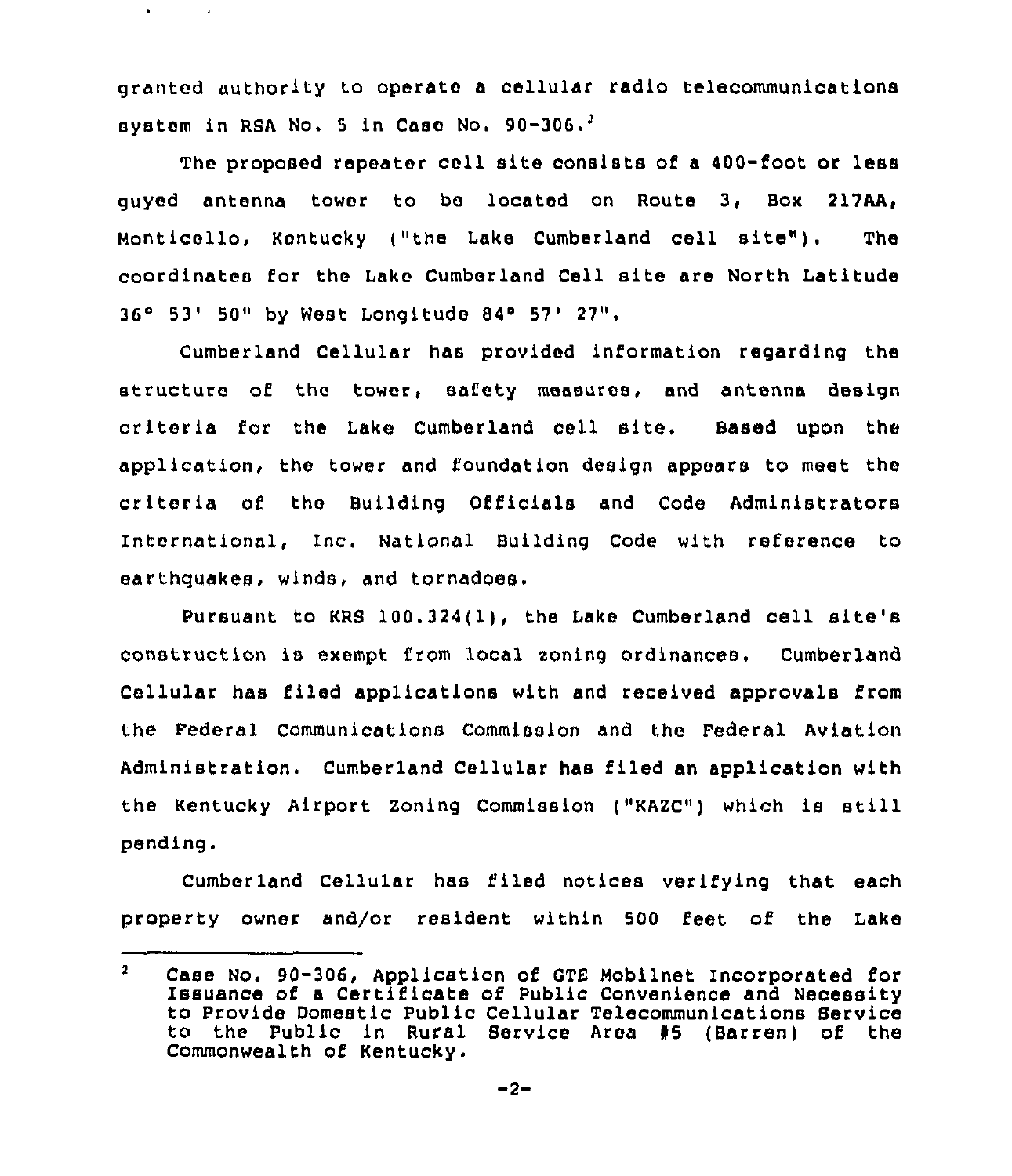Cumberland cell site has been notified of the pending construction. The notice solicited any comments and informed the property owners and/or residents of their right to intervene. To date, no intervention requests have been received.

Pursuant to KRS 278.280, the Commission is reguired to determine proper practices to be observed when it finds, upon complaint or on its own motion, that the facilities of any utility subject to its jurisdiction are unreasonable, unsafe, improper, or 1nsuff icient. To assist the Commission in its efforts to comply with this mandate, Cumberland Cellular should notify the Commission 1f it does not use this antenna tower to provide cellular radio telecommunications services in the manner set out in its application and this Order, Upon receipt of such notice, the Commission may, on its own motion, institute proceedings to consider the proper practices, including removal of the unused antenna tower, which should be observed by Cumberland Cellular.

The Commission, having considered the evidence of record and being otherwise sufficiently advised, finds that Cumberland Cellular should be granted a Certificate of Public Convenience and Necessity to construct and operate the proposed repeater cell site in RSA No. 5 under its approved tariff.

lT lS THEREPORE ORDERED thati

 $\mathbf{r}$ 

1. Cumberland Cellular be and it hereby is granted <sup>a</sup> Certificate of Public Convenience and Necessity to construct and operate the proposed repeater cell site consisting of a 400-foot or lese guyed antenna tower to be located on Route 3, Box 217AA,

 $-3-$